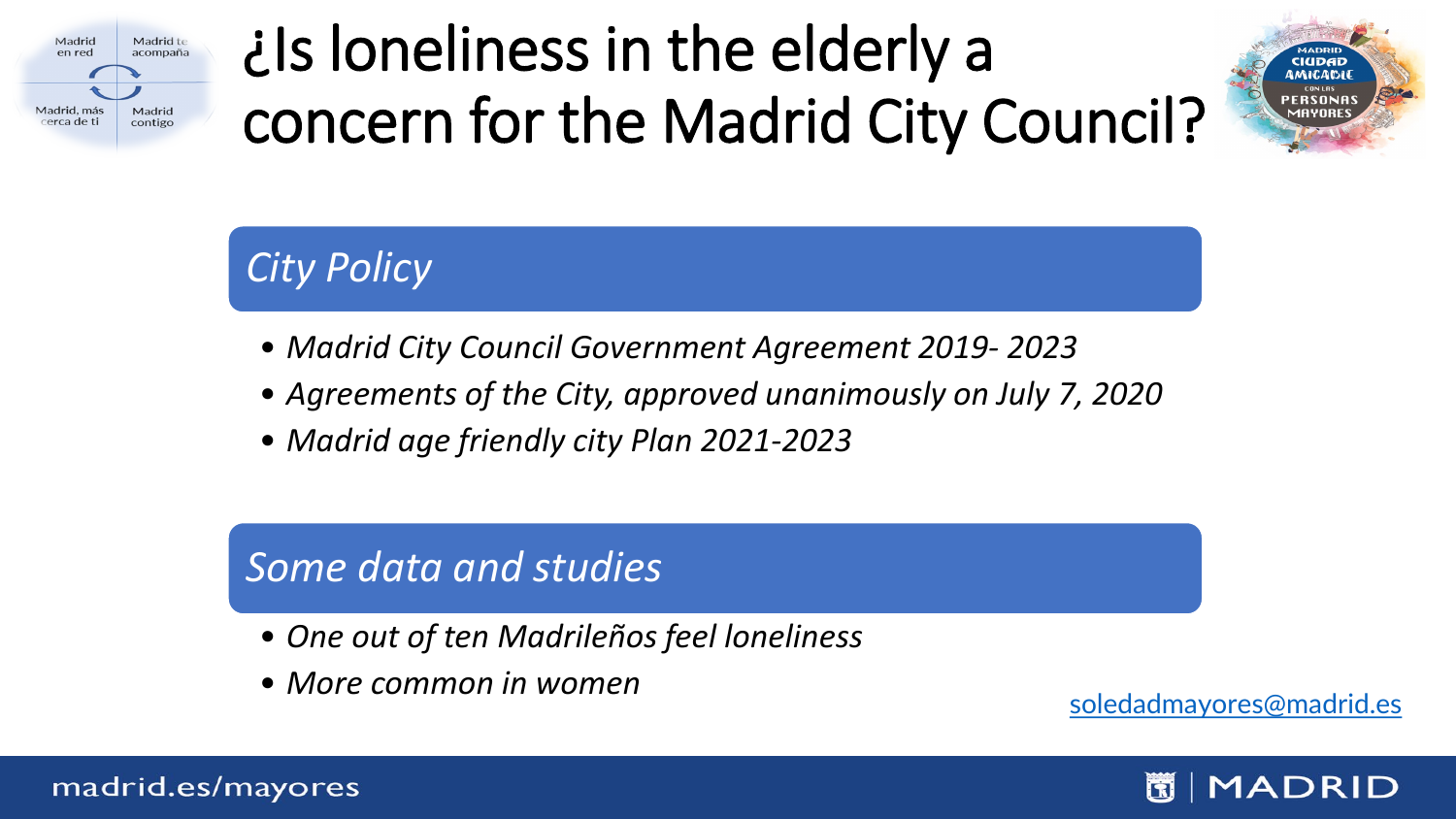

### What is the strategy?



#### **Madrid, closer to you:** measure and evaluate the different actions, evidence based

**Madrid accompanies you**: an application (mobile APP) that provides company out of home through volunteers..

**Madrid in network:** community work based, it emphasizes the creation of "antennas", which help in the detection process.

**Madrid with you:** aims to maximize the preventive potential of detection and intervention of resources and services for the elderly in the fight against unwanted loneliness and social isolation.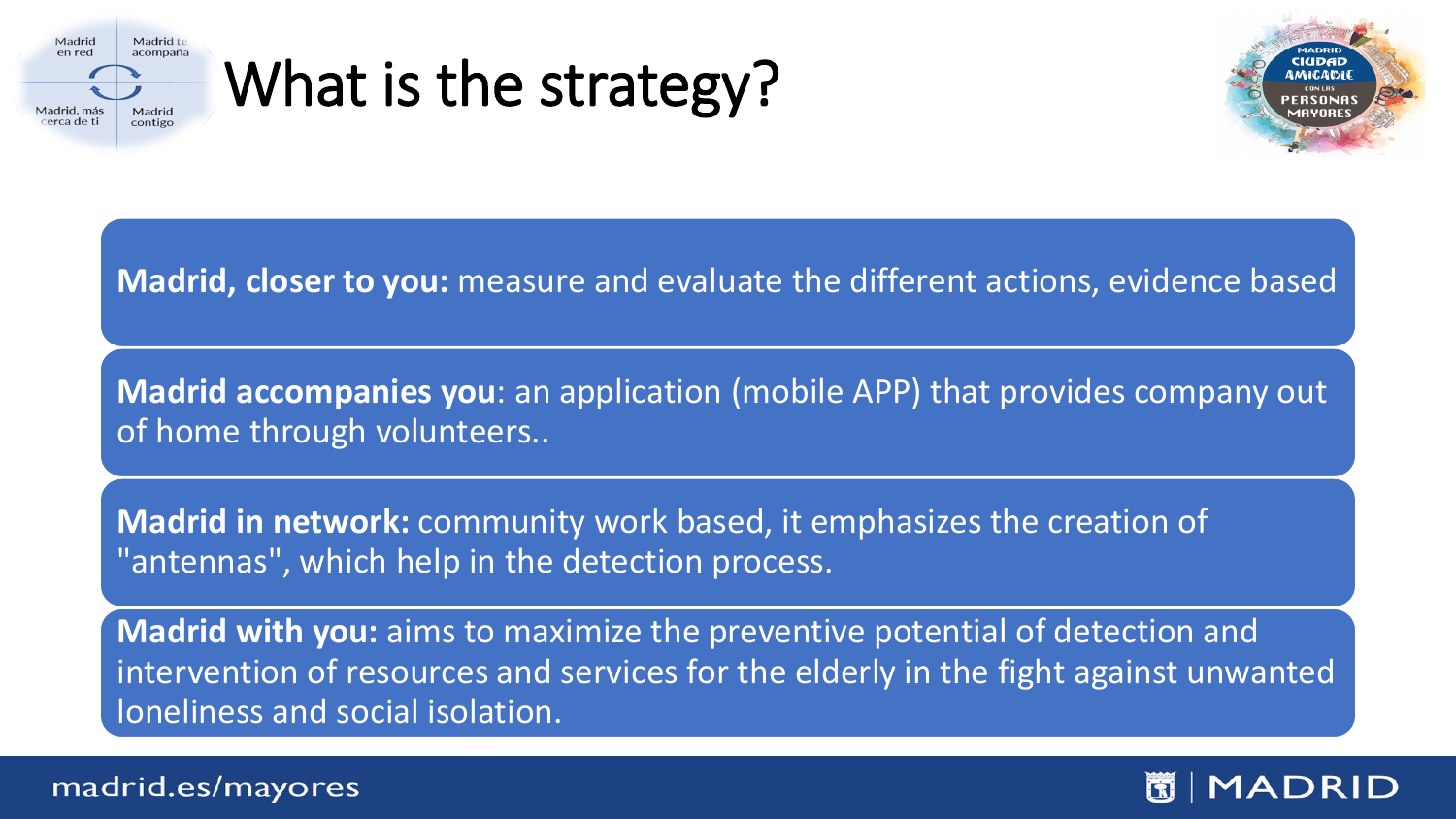

# What role do third sector entities play?



### • *Organizations*

- *"Solidarios para el Desarrollo"*
- *"Nadie Solo"*
- *"Grandes Amigos"*

#### • *Actions*

- *Intergenerational home share*
- *Home accompaniment*
- *Community work*

### **Some data**

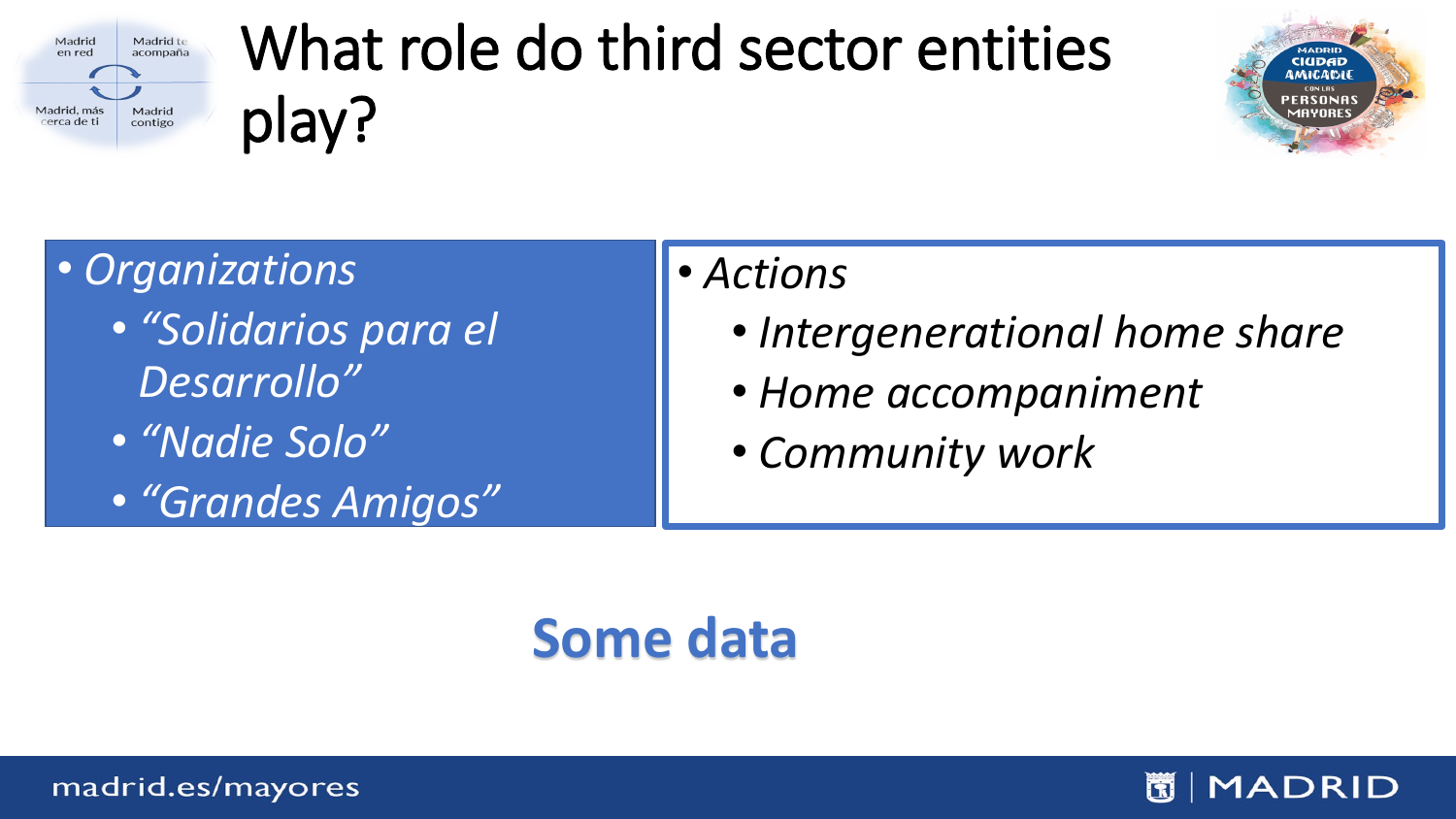

# How are traditional services for older people included in the project?



- Municipal centers for the elderly
- Day Centers
- Home Help Services
- Telecare

• ……….

#### • Prevalence studies

- Benefits of the service
- Detection
- Attention

• ………….

**Do you live your own? Do you feel lonely? Are you without a relative you could call on for help? Do you go out?**